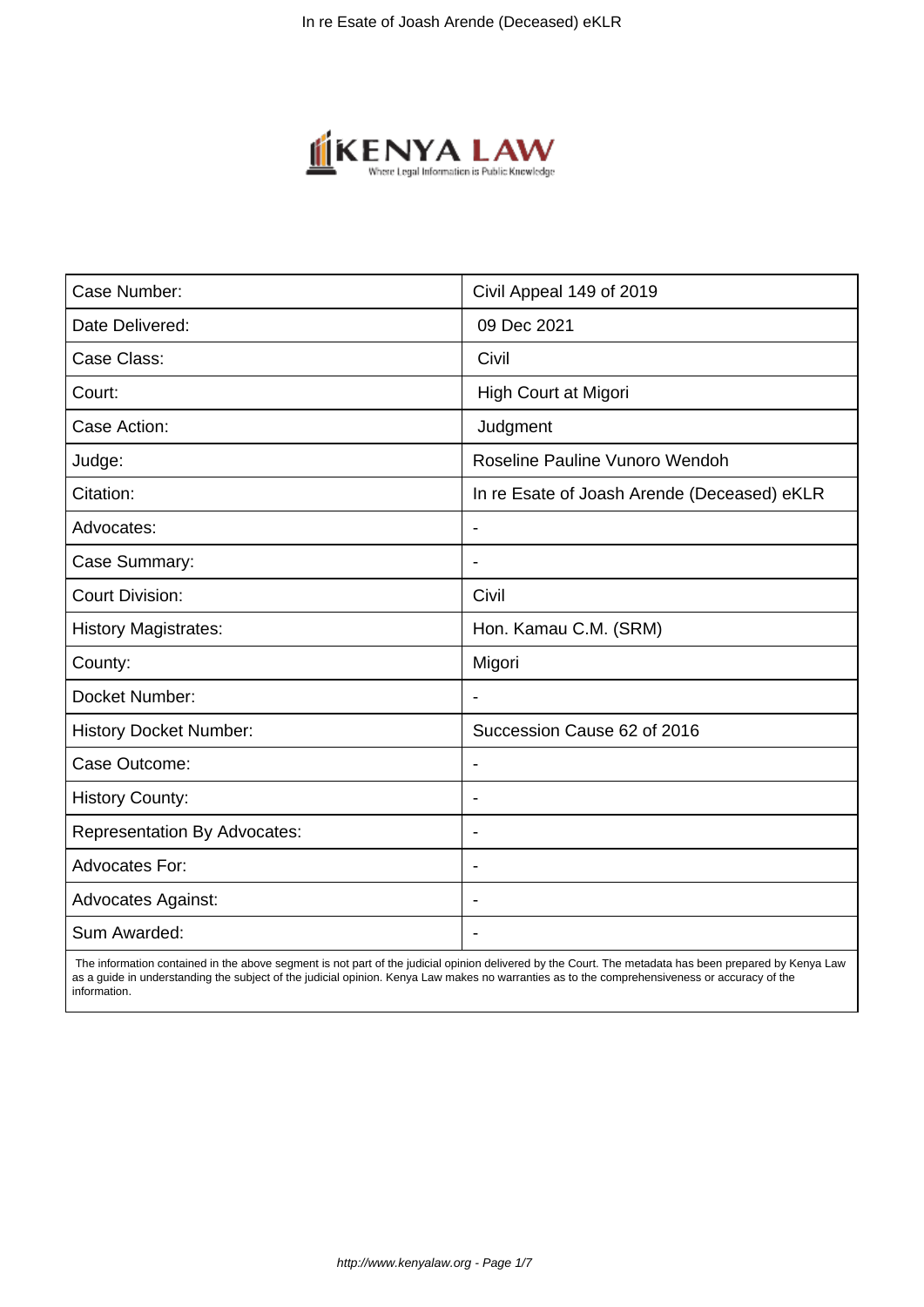## **REPUBLIC OF KENYA**

## **IN THE HIGH COURT OF KENYA AT MIGORI**

### **CIVIL APPEAL NO. 149 OF 2019**

# **IN THE MATTER OF THE ESATE OF JOASH ARENDE - DECEASED**

**BENARD OUMA AKAMA.................................................................................APPELLANT**

## **-VERSUS-**

|  |  | .1 <sup>ST</sup> RESPONDENT |
|--|--|-----------------------------|
|--|--|-----------------------------|

**JOEL OTIENO ARENDE......................................................................2ND RESPONDENT**

**ROSALINA ODONGO ARENDE...................................................3RD RESPONDENT**

**(An Appeal arising from the Order of Confirmation and Distribution made on 16 /12/2019 by**

**Hon. KAMAU C.M. (SRM) at Rongo SRMCCC Succession Cause No. 62 of 2016)**

## **BETWEEN**

**BENARD OUMA AKAMA..................................................................................OBJECTOR**

# **-VERSUS-**

# **JEREMIAH ODERO**

# **JOEL OTIENO ARENDE**

**ROSALINA ODONGO ARENDE..............................................ADMINISTRATORS**

### **JUDGEMENT**

### **A. INTRODUCTION**

1. This appeal emanates from the ruling of the orders of confirmation of grant and distribution of the estate of **Joash Arende (Deceased),** issued on 28/2/2018 by Hon. Kamau C.M (RM) made on 16/12/2019 in **Rongo Succession Cause No. 62 of 2016 between Benard Ouma Akama and Jeremiah Orende & 2 Others.** The estate is comprised of **Land Parcel Numbers L.R. Kamagambo/Kabuoro/836** and **L.R. Kamagambo/Kabuoro/652.**

2. Being dissatisfied with the ruling of the trial Magistrate, the appellant through the firm of **Odumbe Okello Advocates**, preferred the instant appeal on the following grounds:-

**i. The trial Magistrate erred in law and in fact in relying in the Law of Succession Act which was not applicable at the time of the demise of Joash Arende Bobo (Deceased) arriving at an erroneous decision;**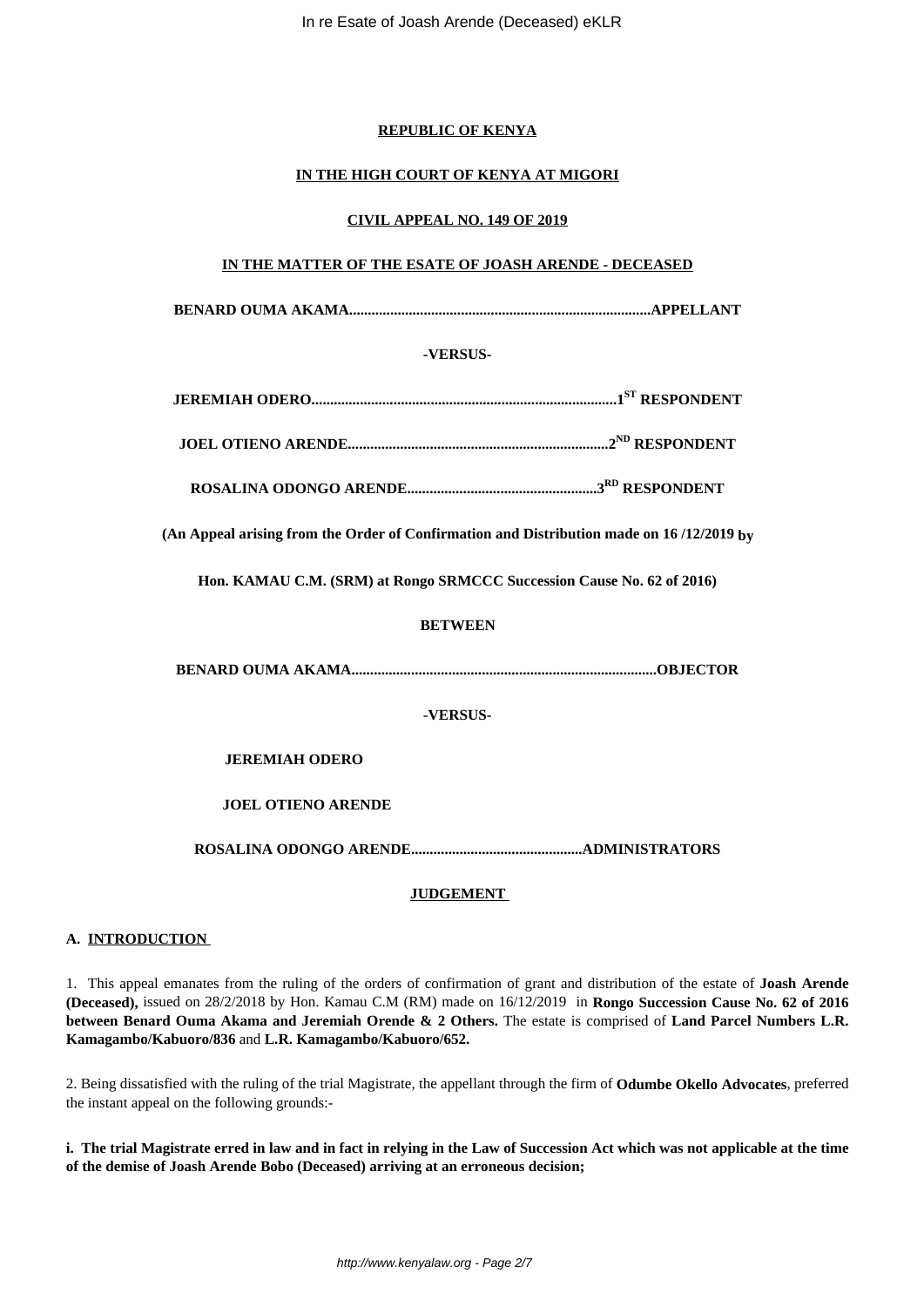**ii. That the trial court failed to appreciate that the applicable legal regime under the circumstances was Luo Customary Law;**

**iii. The trial court failed to appreciate and take into account the directive and opinion of this court in Succession Civil Appeal No. 24 of 2018 and proceeded to distribute the estate of the deceased in accordance with the Law of Succession Act;**

**iv. That the trial court disregarded that the objectors have resided on the suit parcel of land being an ancestral land for a period of 50 years thus disinheriting them;**

**v. That the trial court erred in law in failing to admit the evidence of the death certificate which confirmed that he died before the inception of the Law of Succession Act.** 

3. Thus, the appellant prayed as follows: -

**a) That the ruling of the trial court confirming the grant be set aside;**

**b) That this court re-distributes the estate of the deceased in accordance with Luo Customary Law;**

### **c) Costs of the appeal and that of the subordinate court be borne by the respondent.**

4. The appeal was canvassed by way of written submissions and both parties complied.

#### **B. WRITTEN SUBMISSIONS**

5. The respondents filed their submissions on 25/9/2020 and gave a history of this matter. They submitted on two issues for determination; whether the instant appeal is *res judicata* and whether this court should entertain this appeal by dint of being *functus officio.* 

6. On *res judicata,* the respondents submitted that this court had already deliberated on and settled the issues now being raised by the appellants vide **Migori Succession Civil Appeal No. 24 of 2018** therefore this court lacks jurisdiction to entertain this appeal*.*

7. On the second issue, the respondents submitted that this court became *functus officio* in the instant appeal brought by the appellant vide **Migori Succession Civil Appeal No. 24 of 2018.** In the first appeal, this court addressed itself on similar issues with the ones being raised in the instant appeal hence this court is devoid of jurisdiction to entertain the same matter again.

8. Further to the foregoing, the respondents submitted that the appellant was cited by the Hon. Lady Justice R.N. Sitati in **Kisii Succession Cause No. 541 of 2010**, that he had given false statement in order to administer in the estate of the deceased and the grant previously issued to him was revoked on 9/2/2011 since he obtained it by fraud. The respondents urged that the appeal be dismissed for being frivolous.

9. The appellant filed his submissions on 24/9/2021. He mainly faulted the trial Magistrate's decision to overlook the distribution of the estate of the deceased in accordance with Luo Customary Law based on the advisory opinion of this court in **Migori Civil Appeal No. 24 of 2018** since the deceased died before the inception of the Law of Succession Act.

#### **C. DISCUSSION AND DISPOSITION**

10. I have carefully considered the memorandum of appeal, the record of appeal and the respective rival submissions. The issues for determination arising therefrom are:-

#### **i. Whether the instant appeal is** *res judicata;*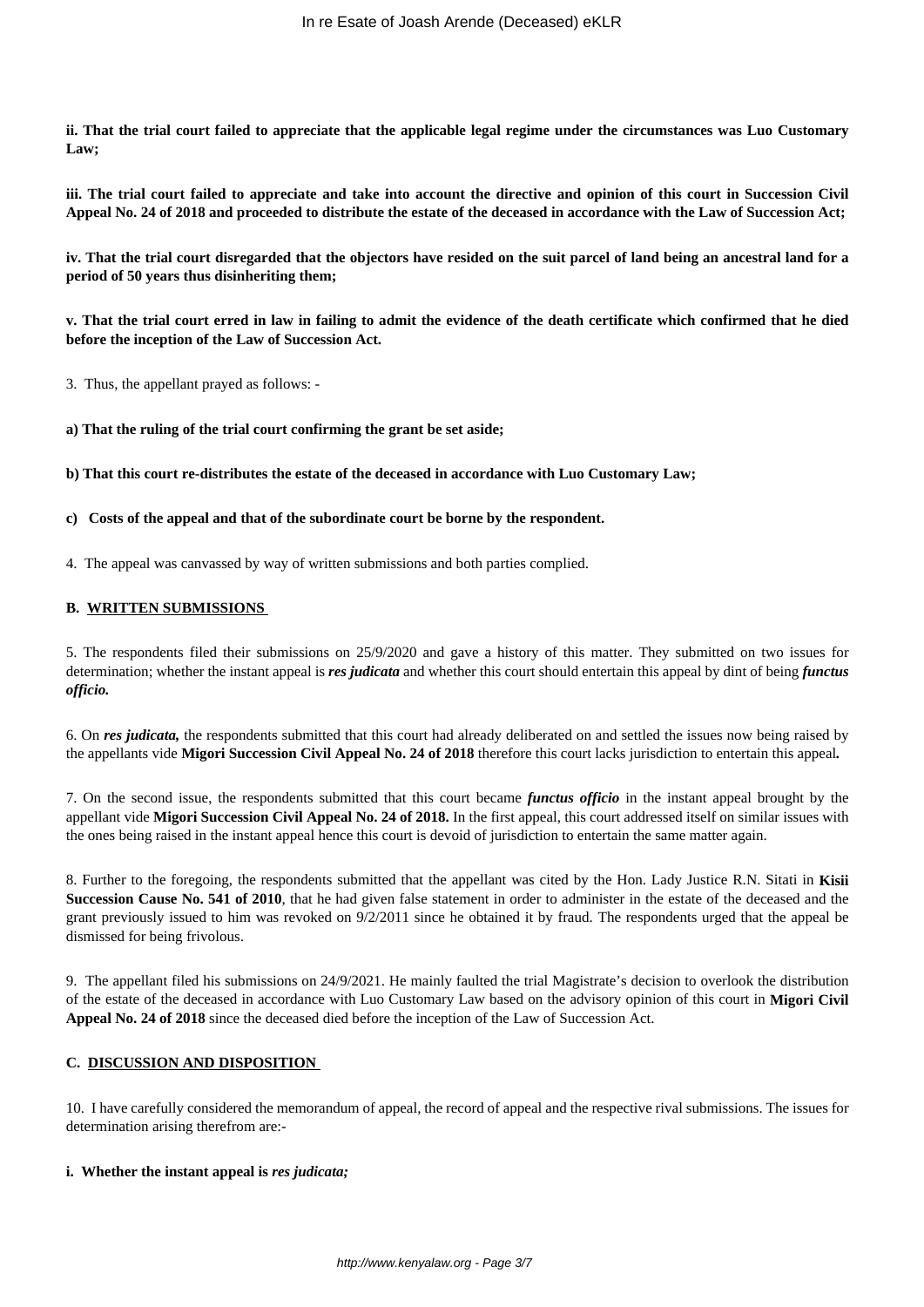#### **ii. Whether this court is** *functus officio;*

#### **iii. Whether the appeal has merit.**

#### **iv. Who bears the costs"**

11. This being the first appeal, the court is guided by the principles set out in the cases of **Selle & Another vs Associated Motorboat Company Ltd & Others [1968] 1EA 123 and Peters v Sunday Post Limited (1958) EA 524.** This court is under the duty to re-evaluate the evidence on record and reach its own conclusion; but in doing so, it should bear in mind that it did not have the advantage of seeing and hearing the witnesses testify before it and it is not open for this court to review the findings of the trial court simply because it would have reached a different results as if it was hearing the matter for the first time.

12. On whether the present appeal is *res judicata* and the court is *functus officio,* I have considered the issues which were dealt with in **Migori Civil Appeal No. 24 of 2018.** In the aforementioned appeal, the main issue which the court addressed itself on, was on the failure of the trial Magistrate to distribute the estate of the deceased in accordance with the provisions of **Sections 2 (2)** and **71 of the Law of Succession Act** *(The Act)* and **Rules 40** and **41** of the **Probate and Administration Rules**. In the present appeal, the appellant is asking this court to fault the trial court's ruling of 16/12/2019 for not taking into account the directives issued in the judgement of **28/2/2019** by **Mrima J** in **Migori Civil Appeal No. 24 of 2018** to distribute the deceased's estate in accordance with Luo Customary Law**.** Whereas the issues may be similar in that they considered whether **Section 2 (2)** of the Act was applicable, yet the court in **Migori Civil Appeal No. 24 of 2018** set aside the orders of the Magistrate and the matter was sent back to the said court to consider the issues again. Therefore, the argument that this court is *res judicata* and *functus officio* cannot stand.

13. It is not in dispute that the deceased died on 15/11/1980. This was before the commencement of the Law of Succession Act. In the judgement by Mrima J in **Migori High Court Succession Civil Appeal No. 24 of 2018,** the learned Judge in paragraphs 9 and 10 observed: -

**"The date of the commencement of the Act is 01/07/1981. The estate of the deceased herein is therefore not subject to the Act but to the customary laws applicable to the deceased at the date of date. The distribution of the estate was to be done in accordance with such customs and laws. However, the administration of the estate could be undertaken in accordance with the Act…The record does not show that the distribution was done in accordance with the customary laws applicable to the deceased at death. With profound respect to the Learned Magistrate I must find, which I hereby do, that the court erred in acting on wrong principles in reaching the finding. The ruling and order made on 28/02/2018 cannot therefore stand and is hereby set aside."** 

14. **Section 2 (2) of the Act** provides:

**"The estates of persons dying before the commencement of this Act are subject to the written laws and customs applying at the date of death, but nevertheless the administration of their estates shall commence or proceed so far as possible in accordance with this Act."**

15. As the deceased was Luo and died before the commencement of the Act, the estate should be distributed in accordance with Luo Customary Law in so far as it is not repugnant to justice and good morals or inconsistent with other written laws. The law concerning customary law distribution of the estate of deceased persons is well settled. Customary Law is a question of fact and must be proved by evidence as was held in the case of *Kimani v Gikanga* **[1965] EA 735 that:-**

**"where African customary law is neither notorious nor documented it must be established for the Court's guidance by the party intending to rely on it and also that as a matter of practice and convenience in civil cases the relevant customary law, if it is incapable of being judicially noticed, should be proved by evidence or expert opinions adduced by the parties."**

16. **Rule 64 of the Probate and Administration Rules** also makes provision for the application of African Customary Law in the following terms: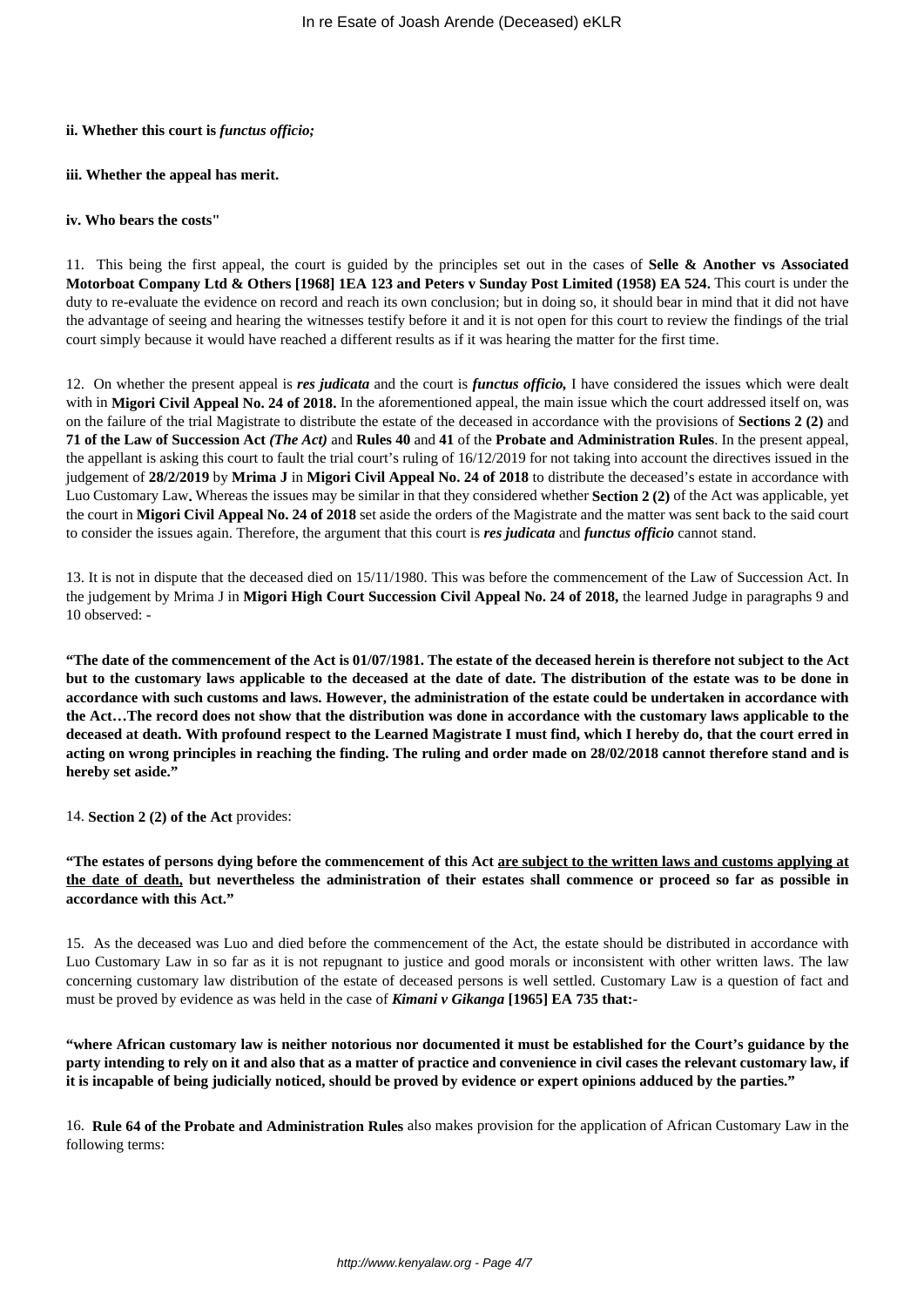**"Where during the hearing of any cause or matter any party desires to provide evidence as to the application or effect of African Customary law he may do so by the production of oral evidence or by reference to any recognized treatise or other publication dealing with the subject, notwithstanding that the author or writer thereof shall be living and shall not be available for cross-examination."**

17. In the impugned ruling of 16/12/2019, the learned Magistrate relied upon the Certificate of Titles on record which showed that the deceased was the registered owner of the parcels of land and that he did not hold the land as a trustee. The court held that only the beneficiaries of the deceased were entitled to the estate. In essence, what the trial Magistrate did was distribute the estate in accordance with **Part V of the Act** as if the deceased died intestate after the commencement of the Act, which he erred in law.

18. The Magistrate ought to have made inquiries whether there are any other overriding interests in the first registration. **Section 30 (g) of the Registered Land Act** *(now repealed)* whose equivalent is now **Section 28 (b) of the Land Registration Act, 2012** makes provision for rights of a proprietor on all registered land as follows: -

**"28. The rights of a proprietor, whether acquired on first registration or whether acquired subsequently for valuable consideration or by an order of court, shall not be liable to be defeated except as provided in this Act, and shall be held by the proprietor, together with all privileges and appurtenances belonging thereto, free from all other interests and claims whatsoever, but subject-**

**(a)…**

**(b) unless the contrary is expressed in the register, to such liabilities, rights and interests as affect the same and are declared by section 30 not to require noting on the register:**

**Section 30 (g) of the Land Registration Act** provides: -

**"Unless the contrary is expressed in the register, all registered land shall be subject to such of the following overriding interests as may for the time being subsist and affect the same, without their being noted on the register-**

**(g) the rights of a person in possession or actual occupation of land to which he is entitled in right only of such possession or occupation, save where inquiry is made of such person and the rights are not disclosed."**

19. On the above provisions, the Supreme Court in **Isack M'inanga Kiebia v Isaaya Theuri M'lintari & another [2018] eKLR** noted that

**"A customary trust falls within the ambit of the proviso to Section 28 of the Registered Land Act, while the rights of a person in possession or actual occupation, are overriding interests and fall within the ambit of Section 30(g) of the Registered Land Act."**

20. The Supreme Court in **Isack M'inanga Kiebia (supra)** recognized the overriding interests under **Section 30 (g) of the Registered Land Act** *(now repealed)* as follows:-

*"***What is one to make of section 30(g) of the Registered Land Act" This recognizes as overriding interests:**

**"The rights of a person in possession, or actual occupation of land to which he is entitled in right only of such possession or occupation, save where inquiry is made of such person and the rights are not disclosed."**

**......If the rights of a person arising under African customary law as evidenced by his/her being in possession or actual occupation of the land are not overriding interests under Section 30 (g) as decreed in Obiero vs Opiyo, what are they"**

**...............Such rights of a person that subsisted at the time of first registration, as evidenced by his being in possession or**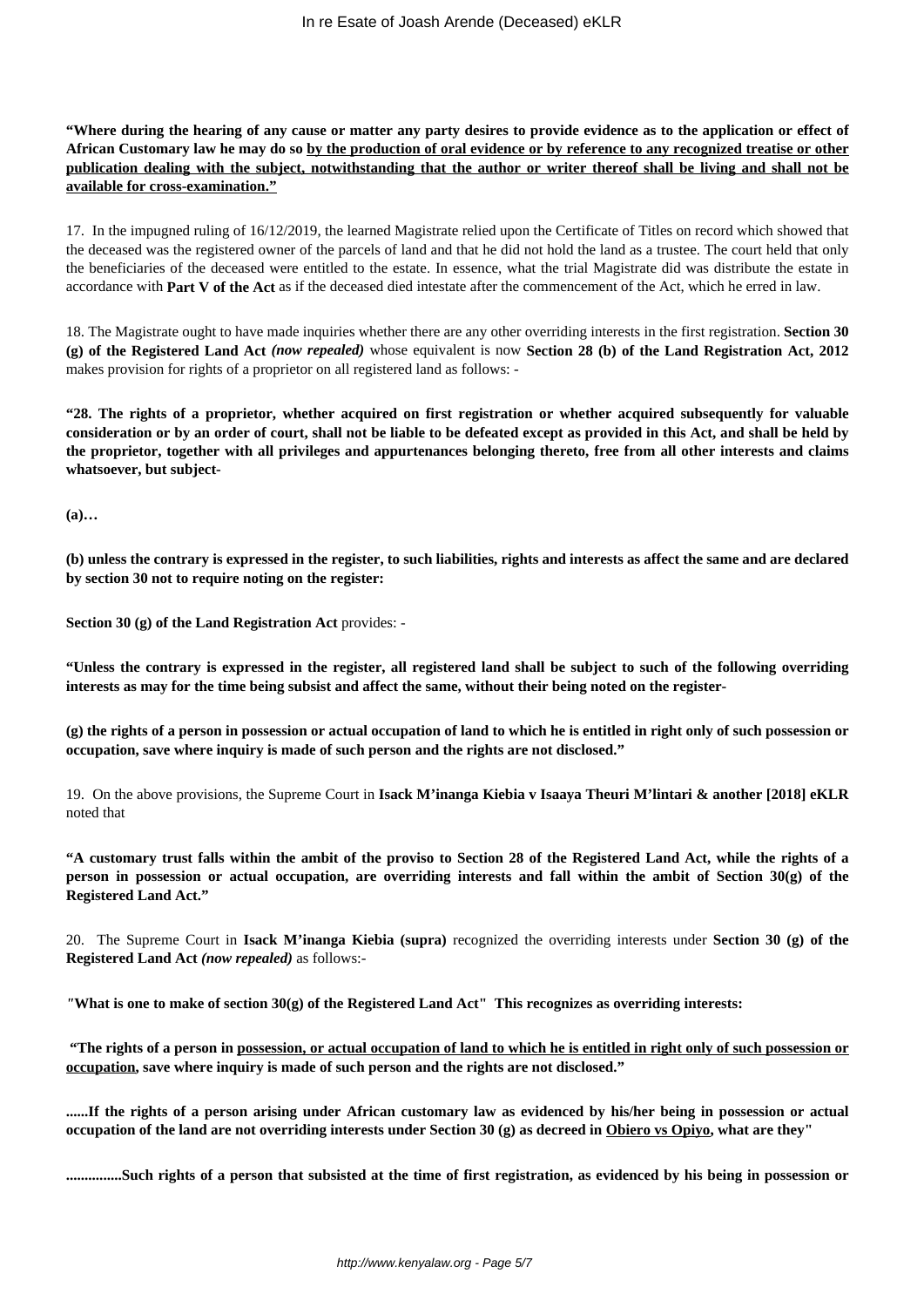**actual occupation, are rooted in customary law. They arise under African customary law. They derive their validity from African customary law. They are "rights to which one is entitled in right only of such possession or occupation". They have no equivalent either at common law or in equity. They do not arise through adverse possession, neither do they arise through prescription. ..................... It is customary law and practice that clothes the rights of a person in possession or actual occupation, with legal validity. If customary law and practice, does not recognize such possession or actual occupation, then it cannot be a right to which a person is entitled. ..................We now declare that a customary trust, as long as the same can be proved to subsist, upon a first registration, is one of the trusts to which a registered proprietor, is subject under the proviso to Section 28 of the Registered Land Act. Under this legal regime, (now repealed), the content of such a trust can take several forms. For example, it may emerge through evidence, that part of the land, now registered, was always reserved for family or clan uses, such as burials, and other traditional rites. It could also be that other parts of the land, depending on the specific group or family setting, were reserved for various future uses, such as construction of houses and other amenities by youths graduating into manhood. The categories of a customary trust are therefore not closed. It is for the court to make a determination, on the basis of evidence, as to which category of such a trust subsists as to bind the registered proprietor. Each case has to be determined on its own merits and quality of evidence. It is not every claim of a right to land that will qualify as a customary trust.**

**We also declare that, rights of a person in possession or actual occupation under Section 30(g) of the Registered Land Act, are customary rights. This statement of legal principle, therefore reverses the age old pronouncements to the contrary in Obiero vs Opiyo and Esiroyo vs Esiroyo. Once it is concluded that such rights subsist, a court need not fall back upon a customary trust to accord them legal sanctity, since they are already recognized by statute as overriding interests..................We agree with the Court of Appeal's assertion that "to prove a trust in land; one need not be in actual physical possession and occupation of the land." A customary trust falls within the ambit of the proviso to section 28 of the Registered Land Act, while the rights of a person in possession or actual occupation, are overriding interests and fall within the ambit of Section 30(g) of the Registered Land Act."** [Emphasis added].

21. Therefore, it is incumbent upon the court in which claims of customary trust have been presented to it, to call for evidence and evaluate the case on its own merits to determine if the trust binds the registered proprietor.

22. I have carefully considered the replying affidavit dated 30/7/2019 by the appellant and his submissions to this court. I take judicial notice of the fact that the appellant represented himself in the trial court. In the replying affidavit, which was his protest, he did not, in accordance with **Section 2 (2) of the Act** and **Rule 64 of the Probate and Administration Rules** lead oral evidence or produce evidence through publications or treatises on the applicable customary law and the manner of distribution of the estate of the deceased. If such publications are not at the disposal of the appellant, it is my considered view that an additional affidavit or witness statement by an expert in Luo Customary Law and Cultural practices in regard to distribution of estates would have sufficed.

23. Be that as it may, it behooved the trial court in compliance with the directives from the Superior Court and to reach a proper finding, to summon competent witness (es) or expert (s) or ask the protestor to do so, in order to guide the court on the distribution of the deceased's estate in accordance with Luo Customary Law. It was not proper for the trial court to proceed with the distribution of the estate of the deceased by placing reliance on affidavits and the titles of the parcels of land in the estate of the deceased as opposed to *viva voce* evidence.

24. For the above reasons, I find that the court applied the wrong principles in arriving at the distribution of the deceased's estate by ignoring Luo Customary Law. I find merit in the appeal and is hereby allowed. The appellant is once again being given the opportunity to present his claims in the estate of the deceased in a proper manner.

25. From the foregoing, I make the following orders;

**i. The ruling of the subordinate court, confirming the grant, and delivered on 16/12/2019 be and is hereby set aside;**

**ii. The administrators and/or any of them shall file and serve Summons Confirmation of Grant and distribution of the estate of the deceased in Principal Magistrate's Court Rongo within 30 days hereof.**

**iii. Further directions as to the hearing on the Summons be taken before that court.**